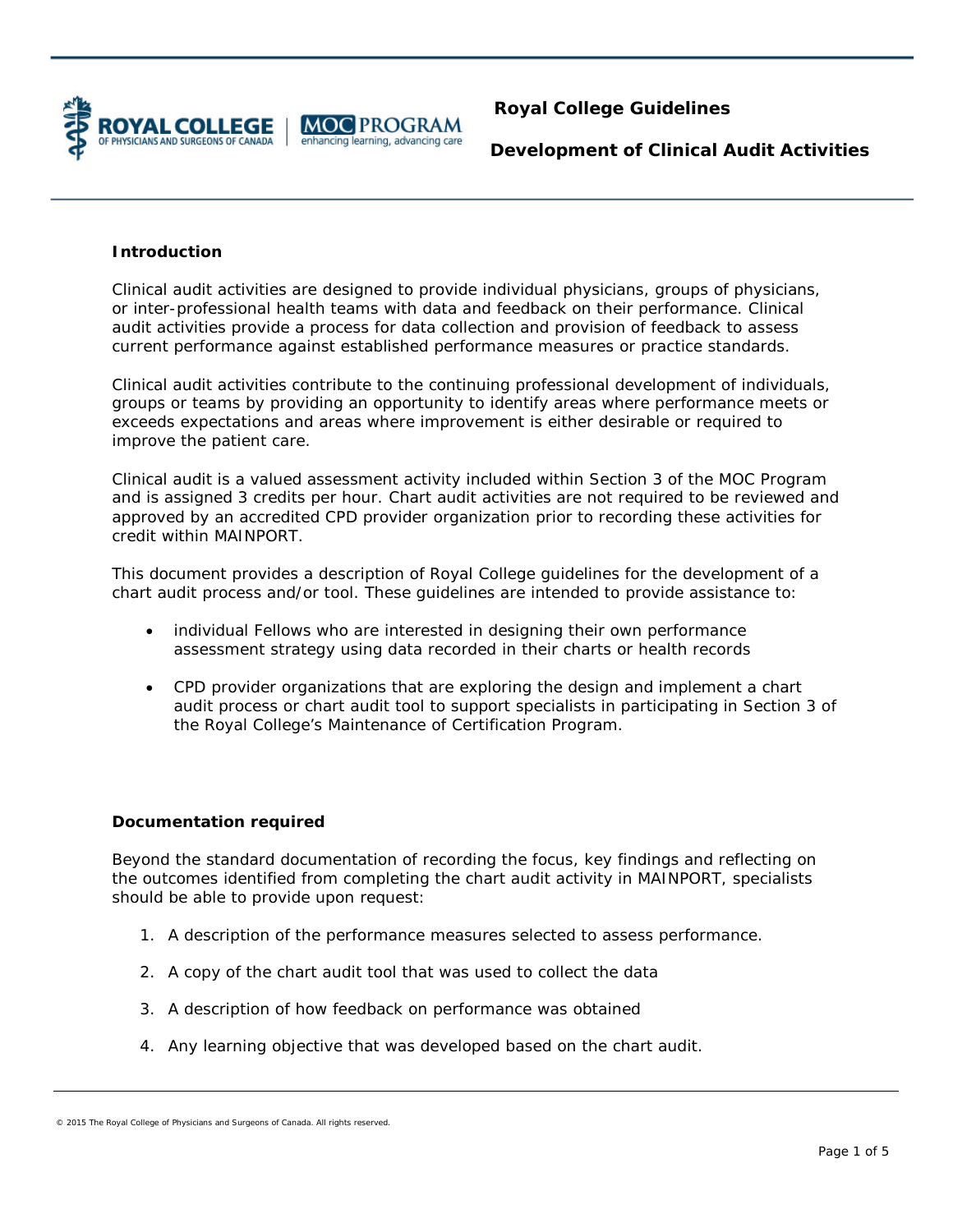# **Developmental Guidelines**

## **Clinical Audit Activities**

Clinical audit activities should be developed to meet the following Royal College guidelines.

### **Define the assessment focus for the clinical audit activity**

*Guideline 1:* Clinical audit activities should be focused on aspect of clinical practice that is relevant to an individual, group or healthcare team.

Selecting an aspect of clinical practice that is relevant should consider conditions, disorders or diseases:

- o That are frequently assessed or managed in a specific practice context. (prevalence)
- o With an established scientific evidence base. (evidence-informed)
- o Where the physician is in direct control of decisions. (attribution)
- o Where actions or decisions may have a direct impact on or be relevant to the clinical outcome experience by patients. (outcome-focused)
- *Guideline 2: The clinical audit activity should be designed to address a defined assessment question(s)*

Developing an assessment question(s) a clinical audit can address or answer should consider each of the following:

- o The population of interest.
- o The specific aspects of performance being assessed.
- o The key outcome(s) that will be measured.

#### **Select the measures, quality indicators or professional standards**

*Guideline 3: Clinical audit activities should compare current performance against a minimum of 3 selected performance measures, quality indicators or standards of care*.

Selection of performance measures should consider each of the following:

o Performance measures that have been reviewed or validated by the profession.

<sup>© 2015</sup> The Royal College of Physicians and Surgeons of Canada. All rights reserved.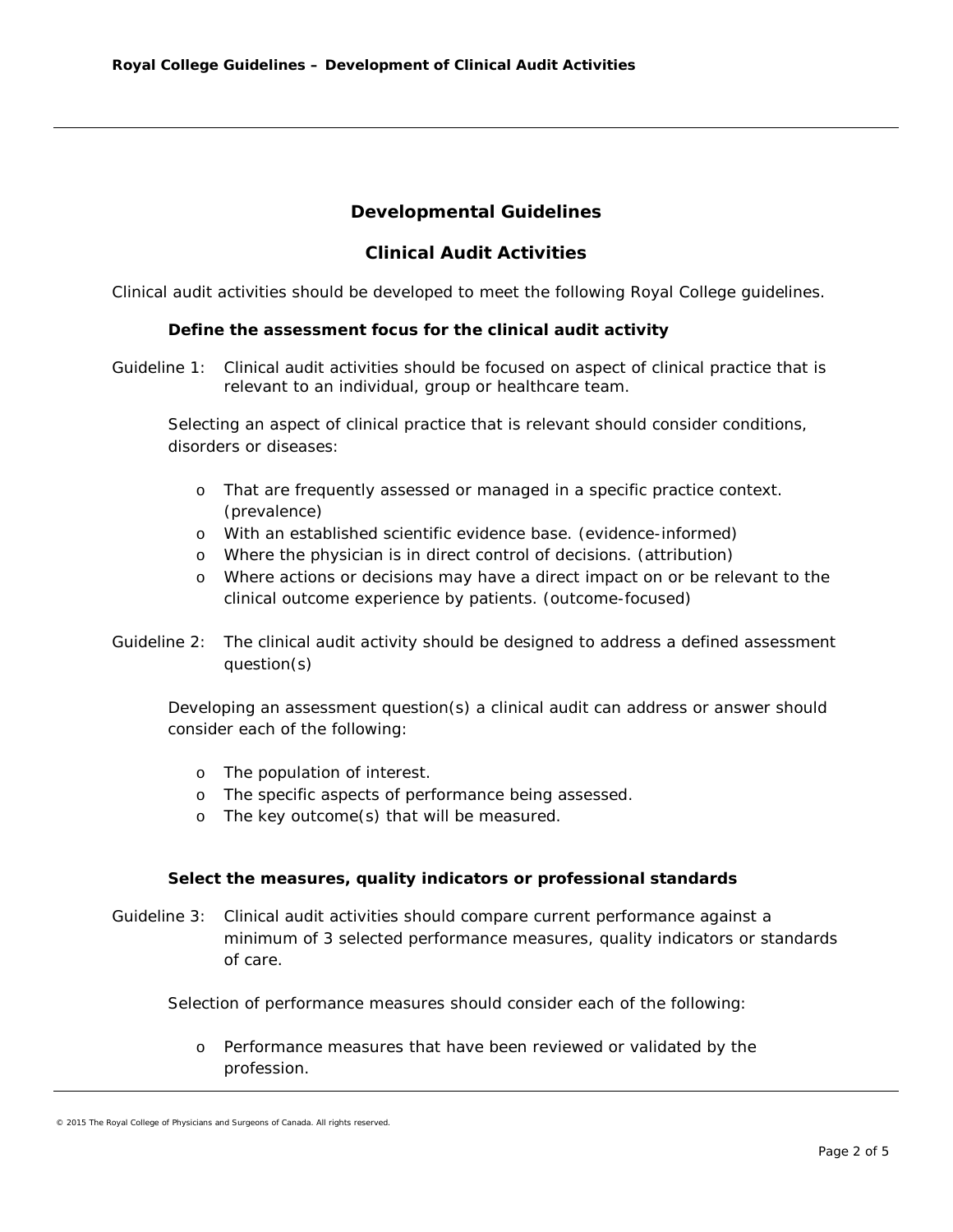- o Performance measures that reflect established process of care standards.
- o Performance measures that correlate with patient outcomes.
- o Performance measures that include measures of patient experiences of care.

### **Access and Collect performance data**

*Guideline 4: Clinical audit activities should be based on a minimum of 10 consecutive cases* 

A minimum of 10 cases will provide a reasonable assessment of usual performance upon which to make judgements and guide future learning in practice. Case selection can either be based on a:

- o Review of the last 10 cases assessed or managed in practice (retrospective clinical audit)
- o Collecting selected performance measures over the next 10 cases assessed or managed in practice (prospective clinical audit)

#### **Summarize and compare performance against selected measures**

*Guideline 5: Clinical audit activities should provide a detailed summary of performance in comparison with established standards*

A summary of the data will depend in part on the type of performance measures or quality indicators that were selected. Comparisons can either be based on

- o Dichotomous variables (test ordered / not ordered) should focus on degree of adherence to established standards
- o Continuous variables (degree of control of BP in relation to established standards) should focus on the percent of patients who meet established targets

#### **Obtain Feedback**

*Guideline 6: Clinical audit activities must include a strategy to obtain feedback from colleagues, peers or mentors*

Feedback obtained from colleagues, peers or mentors assists to reflect on and 'making sense' of the data; identify areas of strength; and aspects of practice where performance can be improved.

#### **Identifying the Outcomes for Practice**

<sup>© 2015</sup> The Royal College of Physicians and Surgeons of Canada. All rights reserved.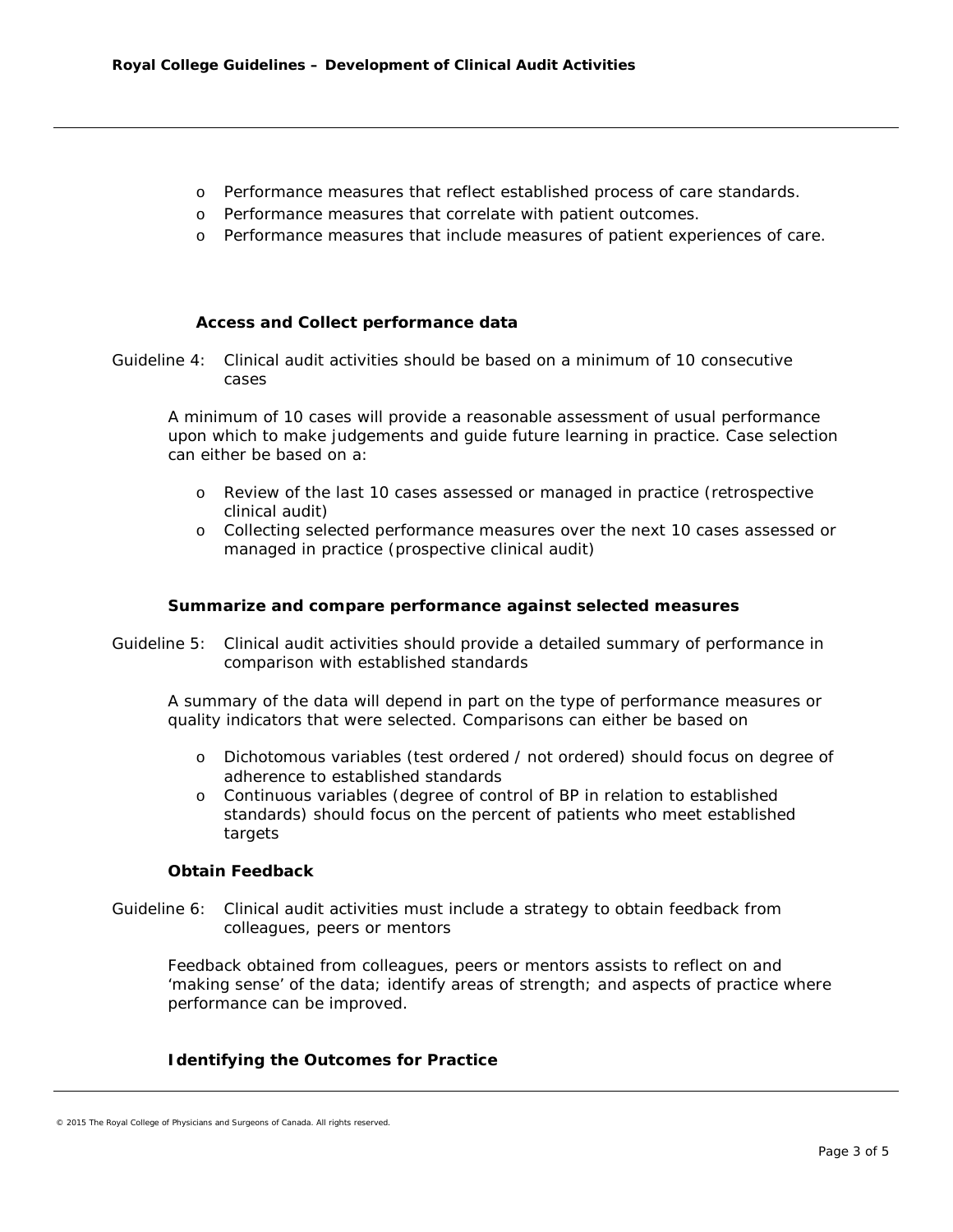*Guideline 7: Clinical audit activities should result in identifying the impact of the identified outcomes for future learning and practice improvement.* 

Defining the specific outcomes from the clinical audit should consider each of the following:

- o Identifying areas of strength that can be further enhanced.
- o Identifying areas where improvement is required.
- o Developing one or more learning objective(s) as part of a performance improvement plan

**Documenting the process and outcomes in MAINPORT**

*Guideline 8: Clinical audit activities should receive credits for the time spent reviewing, reflecting and identifying the outcomes for learning or practice improvements* 

The hours that qualify for credit under Section 3 should only consider the following:

- o The time spent reviewing the summary of performance against specific performance measures
- o The time spent receiving feedback from a colleague, coach or mentor
- o The time spent identifying an outcome for future learning or practice improvement.

© 2015 The Royal College of Physicians and Surgeons of Canada. All rights reserved.